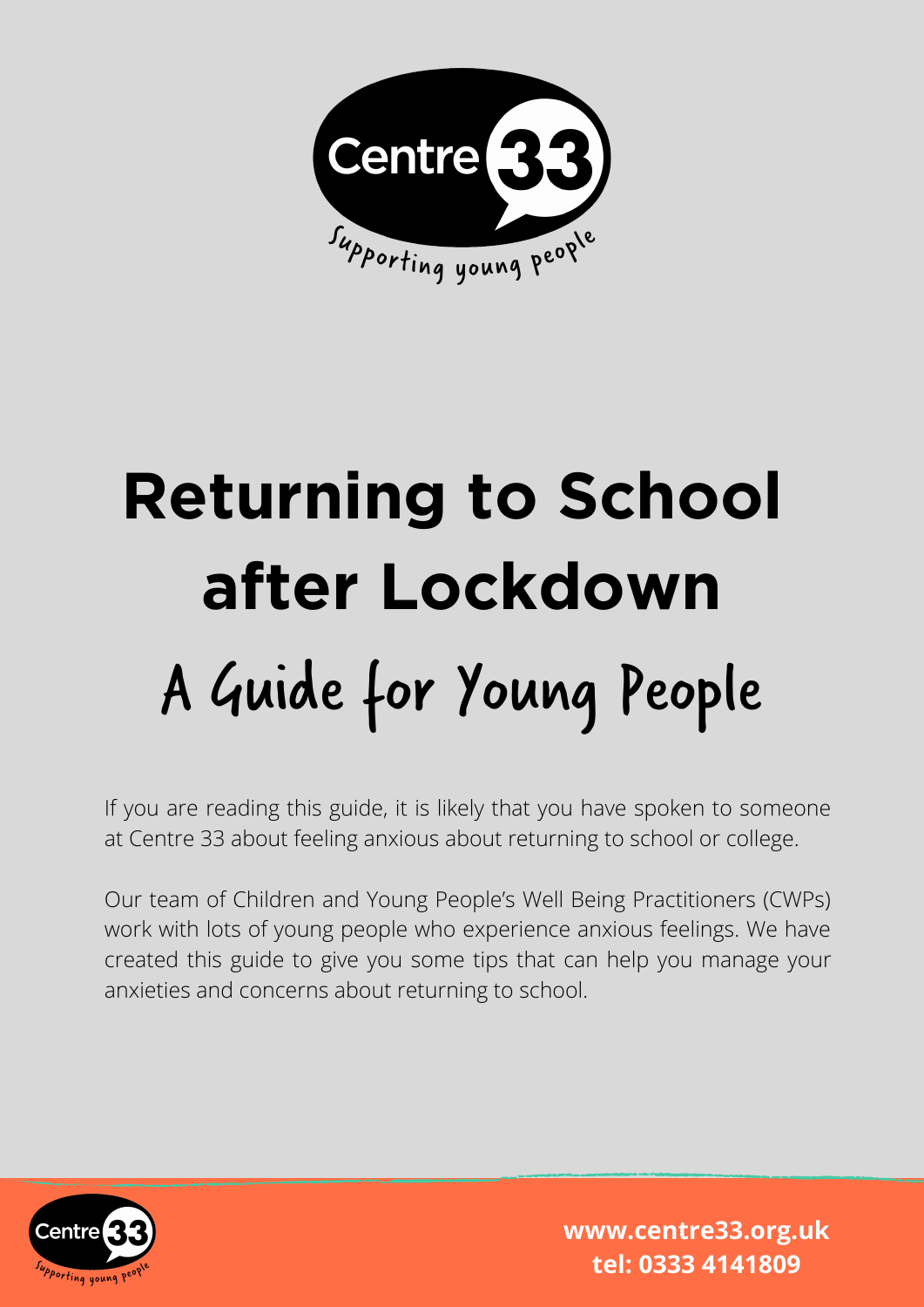Whilst the end of lockdown may be good news for many students, others may have mixed feelings and understandably be feeling worried about going back to school or college.

Students returning to school after 8th March 2021 face further changes to their routine and environment such as lateral flow testing and increased use of face coverings. We also recognize the impact of exam and assessment alterations in how young people are feeling about the remaining academic year. These changes may be unsettling at first, although hopefully will quickly begin to feel more routine. We know though, that many young people are experiencing heightened anticipatory anxiety about returning to school and college.

## 1.Noticing

A first step in overcoming anxiety is to recognise that you are feeling nervous. Sometimes this feels obvious but often it takes practice to identify clues. The following physical sensations can be common when you feel worried or anxious:

- **Feeling nauseous**
- **upset stomach**
- **trouble sleeping**
- **muscle tension**
- **headaches**
- **feeling more irritated or grumpy**
- **racing heart, sweaty palms**
- **rapid breathing/feeling breathless**

These sensations are uncomfortable but it is important to remember they are not dangerous. They actually occur because of a 'fight or flight' response. This is when your body responds to a message from your brain that you are in danger. This response was very useful when we lived in caves and had to be alert to attacks from Saber Toothed Tigers. We needed to be prepared to fight them off (fight) or to run away (flight). In 2021 though, this response is not always helpful. It can be useful to think of anxiety as a faulty smoke alarm that goes off even when there is no fire.

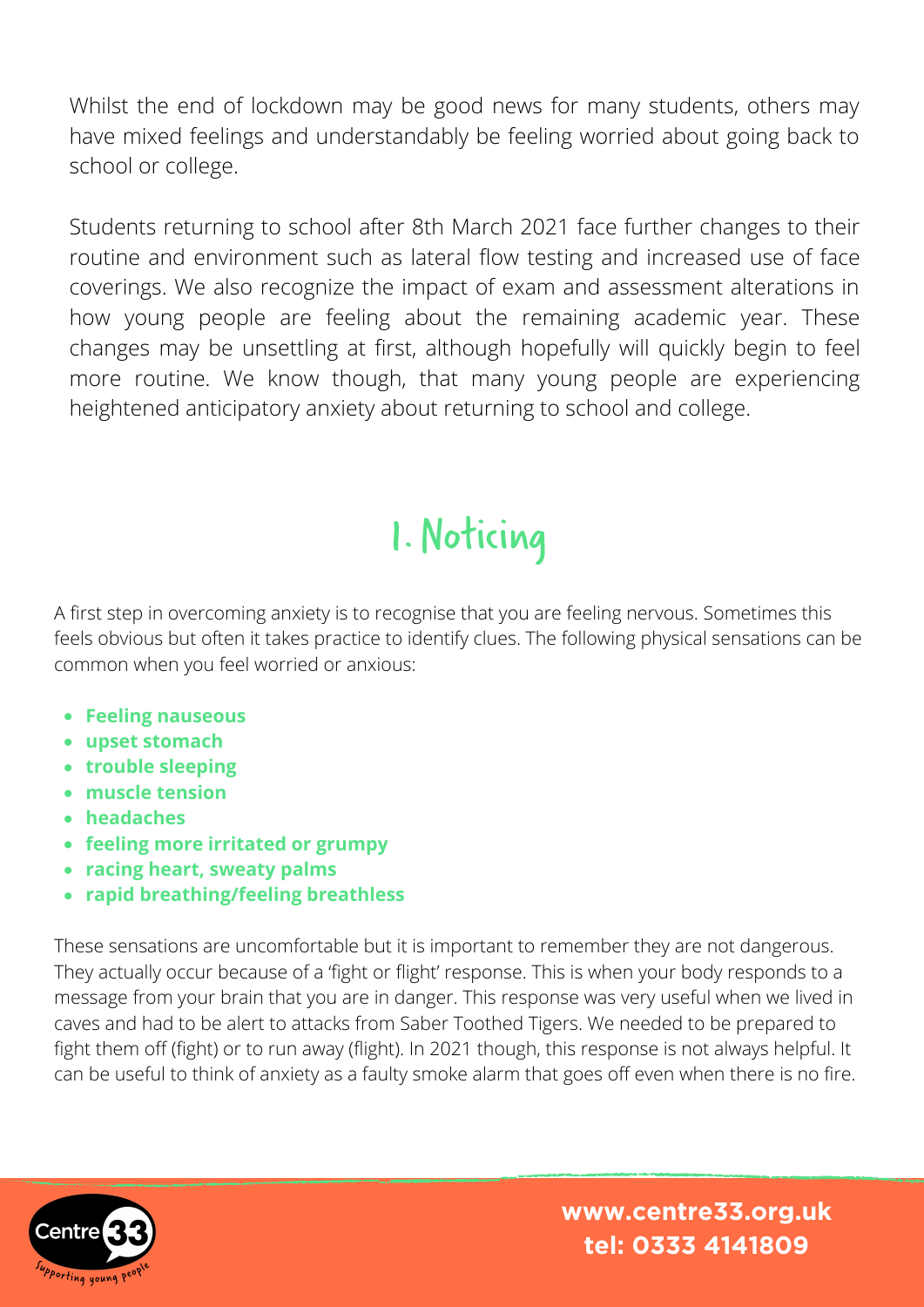# 2. Thinking about thoughts

Anxiety loves to do two things;

- the first is to make us focus on the worst-case scenario even when there are more likely outcomes,

- the second is to convince us that we are not going to be able to handle what might happen. It is normal to feel worried but try to remember that worries are not facts, there are alternative possibilities and outcomes.

# 3. Taking action

Actively challenging your worries can really help to turn down the volume on anxious thoughts and feelings, so developing helpful habits and routines is a really good place to start. The next part of the guide will include some ideas for activities you could try yourself.

# **Make a daily plan**

Many people find uncertainty anxiety provoking. By creating daily routines we can make some parts of life a bit more predictable, increasing our sense of control. Routines also help us remember to do activities which support wellbeing such as eating well, getting enough sleep, exercising, being creative and connecting with others.

Here is a simple example you could copy into a notebook - you could even keep reminders on your phone. Make it as detailed as you like, just remember to allow for some flexibility in the plan and be kind to yourself if sometimes things slip.

| Time | Activity                         | <b>Notes</b>                                                         |  |  |  |  |  |  |
|------|----------------------------------|----------------------------------------------------------------------|--|--|--|--|--|--|
|      |                                  |                                                                      |  |  |  |  |  |  |
| 8.15 | Eat breakfast<br>and get dressed | Don't skip<br>breakfast - it will<br>make me feel<br>worse           |  |  |  |  |  |  |
| 8.30 | Walk to<br>school                | Remember mask<br>and hand gel. Meet<br>my best friend by<br>the shop |  |  |  |  |  |  |
| 9.00 | Registration                     |                                                                      |  |  |  |  |  |  |

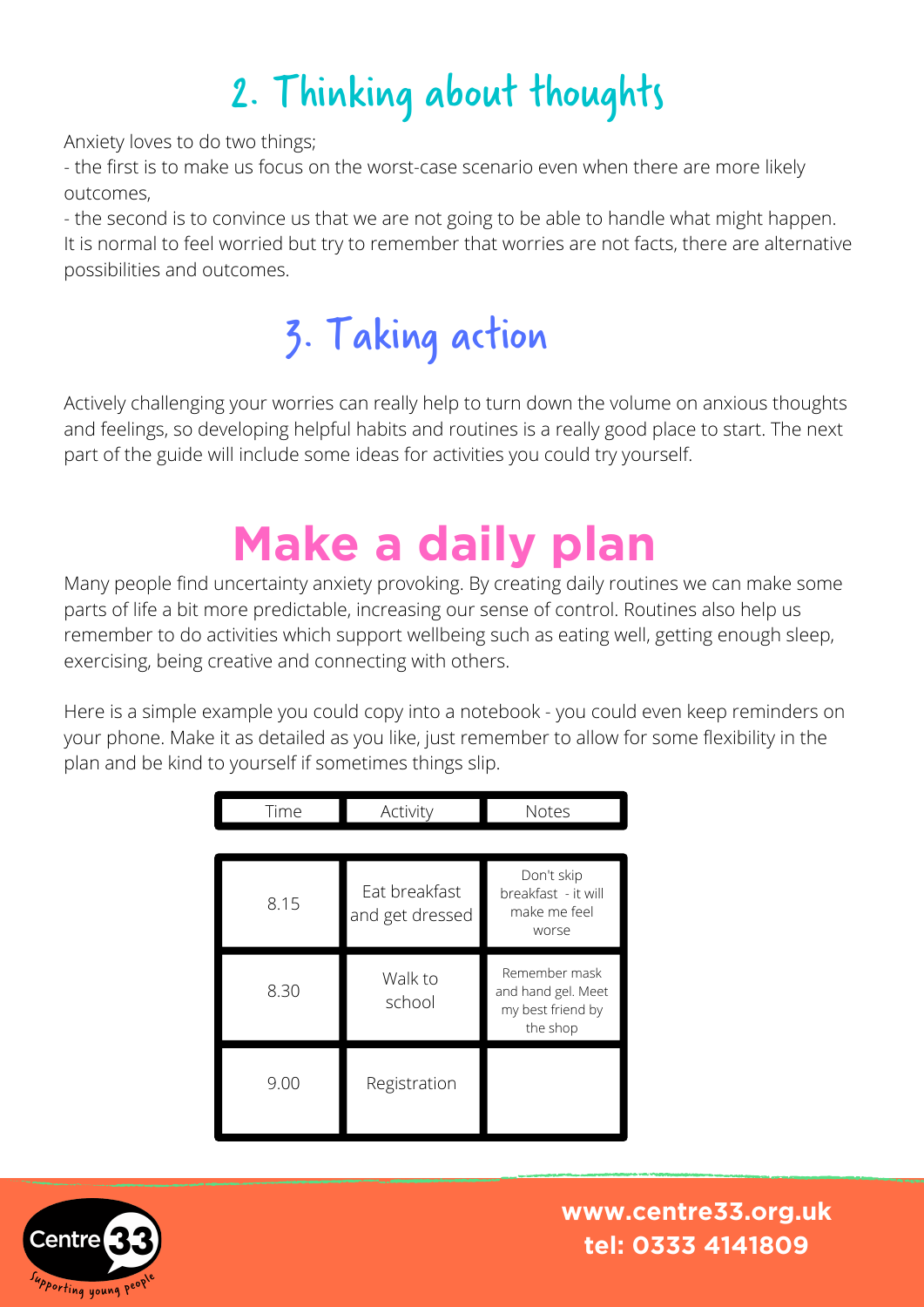#### Take control

It is easy for things to feel out of your control at the moment and this can be a real source of anxiety. There are still LOTS of things you CAN still control and it can be helpful to remind yourself of these things. Try making a list of all the things where you have the power!



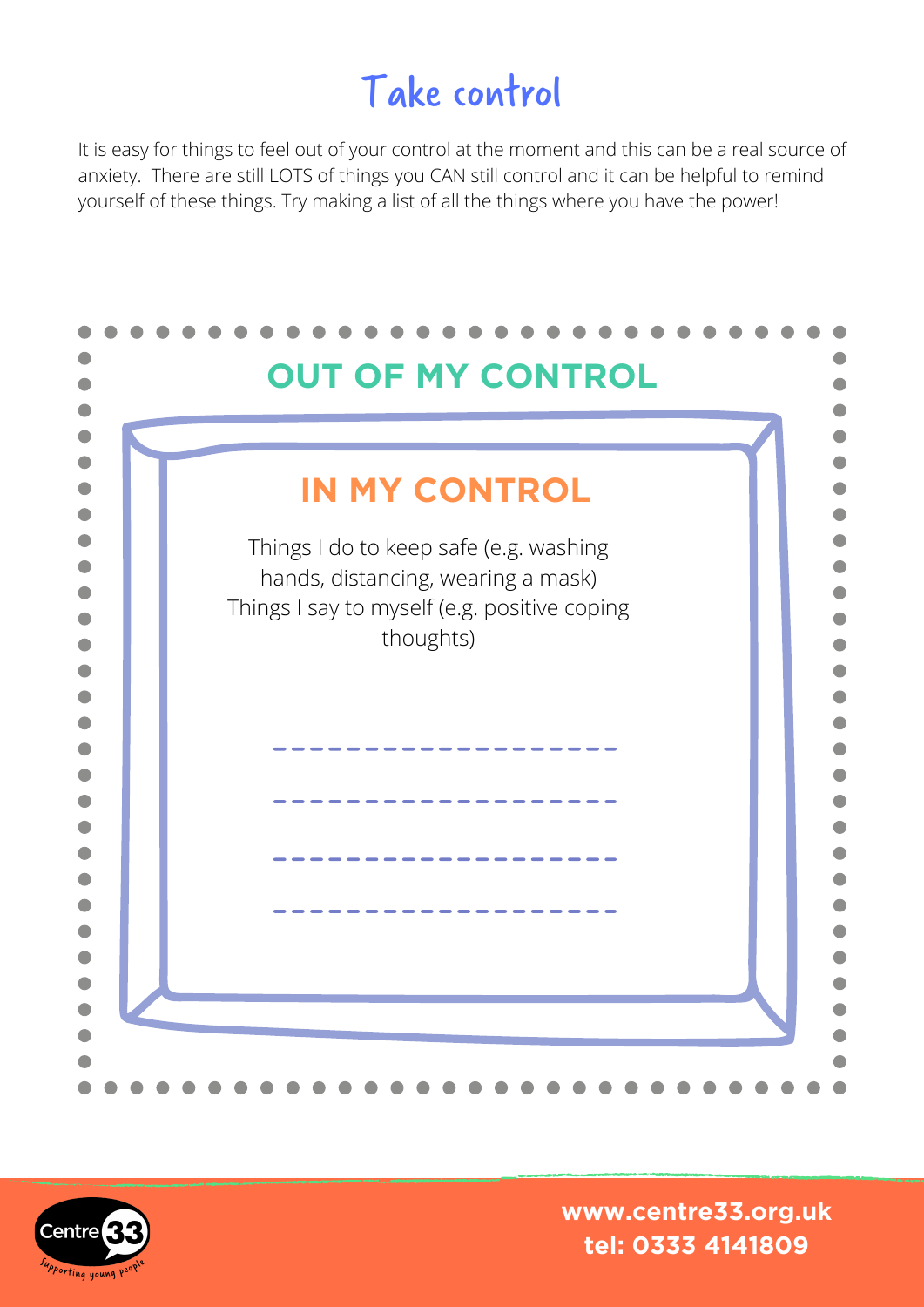#### Practice relaxation

Focused breathing can be helpful to calm the body down when you are feeling nervous. Give this pizza breathing activity a try…



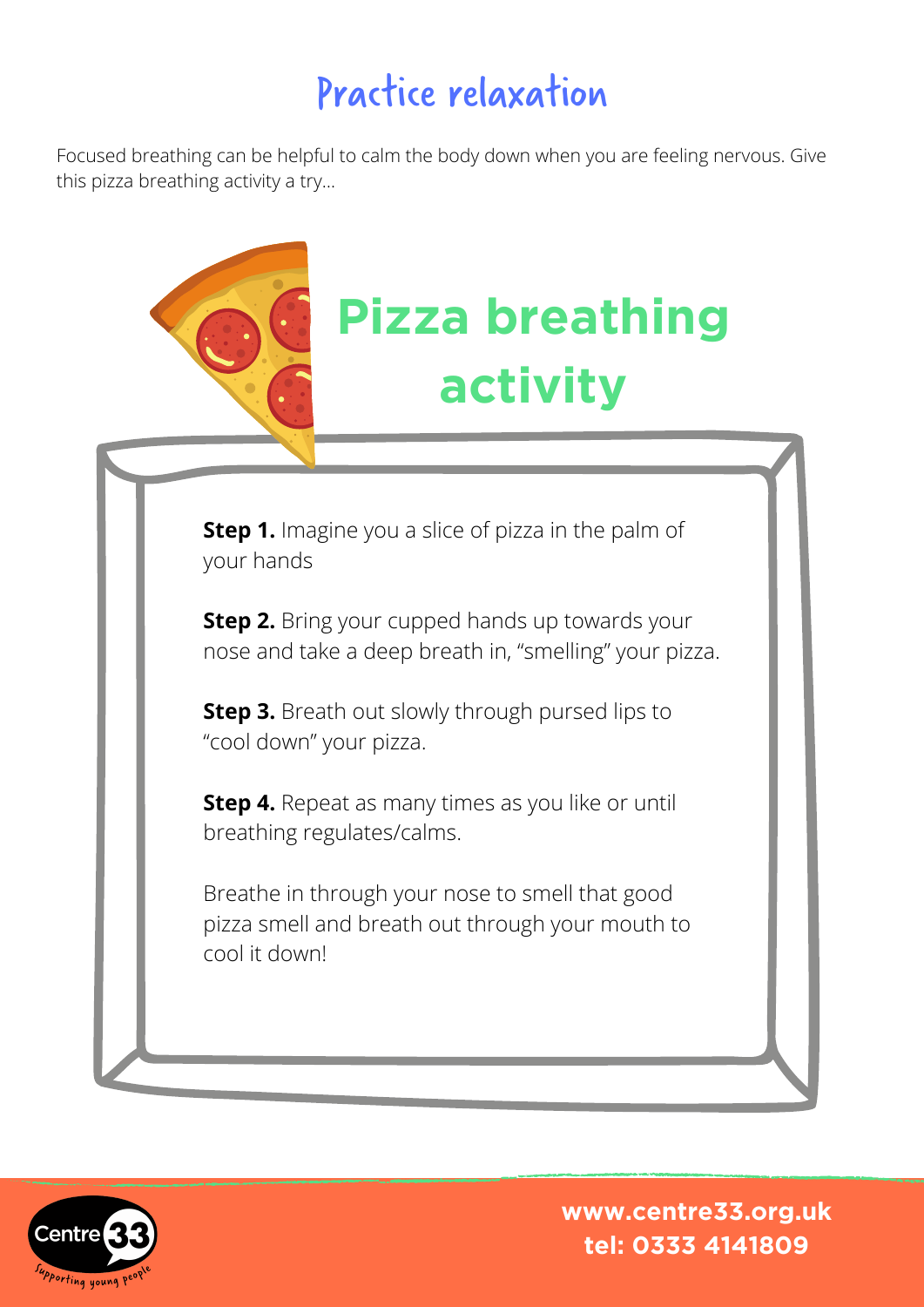**Grounding yourself** helps to take your focus away from overwhelming worries or unpleasant physical feelings by bringing your attention back to the present moment. Here are two simple activities to try:



It is a good idea to practice these exercises at times when you are not feeling anxious. That way when you are feeling anxious, they will be easier to remember and more likely to be helpful.

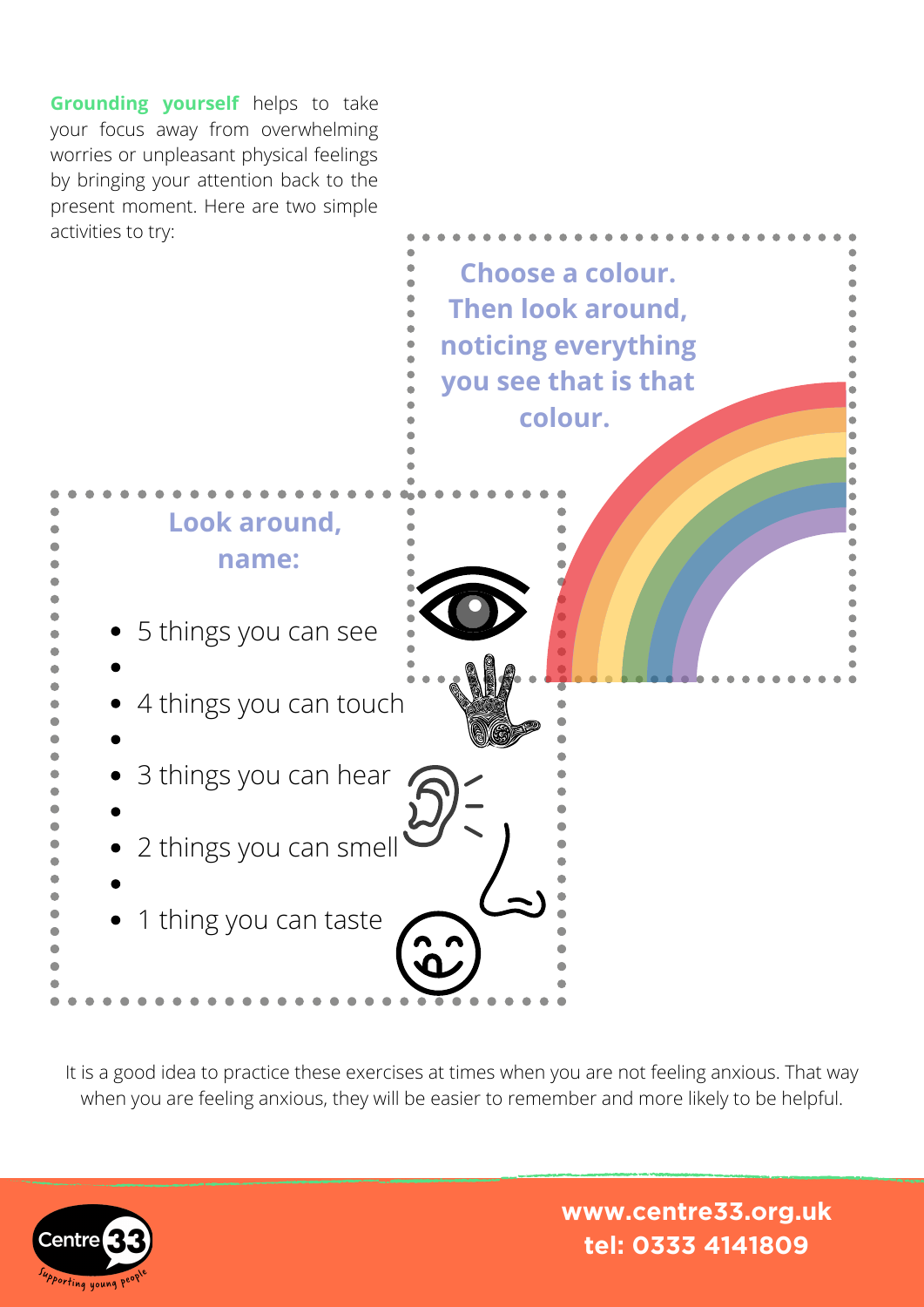## Positive self talk

Something else that can help if we're feeling stressed or worried is to say positive statements to ourselves to boost our confidence and feelings of being able to cope in anxious situations. Have a look at the examples below and see if any of them sounds helpful or use the blank lines to add some of your own.

| What positive coping thoughts could help you?             |  |
|-----------------------------------------------------------|--|
|                                                           |  |
| Keep these to hand to remind yourself when                |  |
| you're feeling anxious:                                   |  |
| "I can do this"                                           |  |
| "This will pass, I won't feel like this forever"          |  |
| "I can feel anxious/nervous/etc and still deal with this" |  |
|                                                           |  |
| "I have done this before, I can do it again"              |  |
| "Thoughts and feelings are not facts"                     |  |
| "It's OK to feel this way, it's a normal reaction"        |  |
| "Right now, I am not in danger. Right now, I am safe"     |  |
| "I can use my coping skills to get through this"          |  |
| "I can learn from this and it will be easier next time"   |  |
| "I am more able to do this than I think"                  |  |
|                                                           |  |
|                                                           |  |
|                                                           |  |
|                                                           |  |
|                                                           |  |
|                                                           |  |
|                                                           |  |
|                                                           |  |
|                                                           |  |
|                                                           |  |
|                                                           |  |
|                                                           |  |
|                                                           |  |

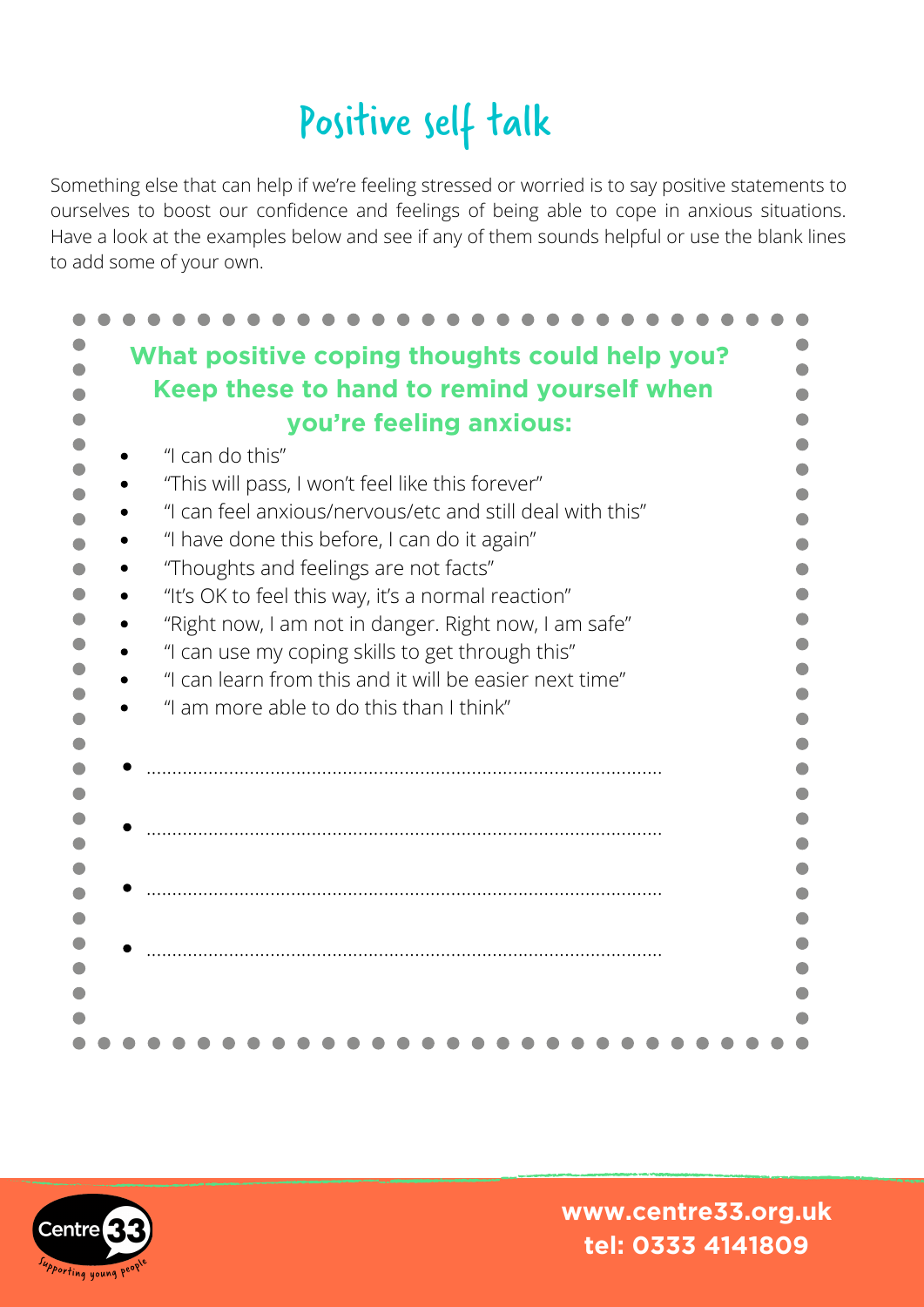# Having fun

Making sure we are fitting in fun and relaxing activities into our days and weeks also helps to look after ourselves and provide us with enjoyable experiences. Have a think about what relaxing and enjoyable things you already do, and what new activities you could start doing.

|  |  |  |  |  |  |  |  |  | <b>Things I enjoy doing:</b> |                                    |  |  |  |  |  |
|--|--|--|--|--|--|--|--|--|------------------------------|------------------------------------|--|--|--|--|--|
|  |  |  |  |  |  |  |  |  |                              |                                    |  |  |  |  |  |
|  |  |  |  |  |  |  |  |  |                              |                                    |  |  |  |  |  |
|  |  |  |  |  |  |  |  |  |                              |                                    |  |  |  |  |  |
|  |  |  |  |  |  |  |  |  |                              |                                    |  |  |  |  |  |
|  |  |  |  |  |  |  |  |  |                              |                                    |  |  |  |  |  |
|  |  |  |  |  |  |  |  |  |                              |                                    |  |  |  |  |  |
|  |  |  |  |  |  |  |  |  |                              |                                    |  |  |  |  |  |
|  |  |  |  |  |  |  |  |  |                              |                                    |  |  |  |  |  |
|  |  |  |  |  |  |  |  |  |                              | Things that help me relax:         |  |  |  |  |  |
|  |  |  |  |  |  |  |  |  |                              |                                    |  |  |  |  |  |
|  |  |  |  |  |  |  |  |  |                              |                                    |  |  |  |  |  |
|  |  |  |  |  |  |  |  |  |                              |                                    |  |  |  |  |  |
|  |  |  |  |  |  |  |  |  |                              |                                    |  |  |  |  |  |
|  |  |  |  |  |  |  |  |  |                              |                                    |  |  |  |  |  |
|  |  |  |  |  |  |  |  |  |                              |                                    |  |  |  |  |  |
|  |  |  |  |  |  |  |  |  |                              |                                    |  |  |  |  |  |
|  |  |  |  |  |  |  |  |  |                              |                                    |  |  |  |  |  |
|  |  |  |  |  |  |  |  |  |                              | <b>New activities I could try:</b> |  |  |  |  |  |
|  |  |  |  |  |  |  |  |  |                              |                                    |  |  |  |  |  |
|  |  |  |  |  |  |  |  |  |                              |                                    |  |  |  |  |  |
|  |  |  |  |  |  |  |  |  |                              |                                    |  |  |  |  |  |
|  |  |  |  |  |  |  |  |  |                              |                                    |  |  |  |  |  |
|  |  |  |  |  |  |  |  |  |                              |                                    |  |  |  |  |  |
|  |  |  |  |  |  |  |  |  |                              |                                    |  |  |  |  |  |
|  |  |  |  |  |  |  |  |  |                              |                                    |  |  |  |  |  |
|  |  |  |  |  |  |  |  |  |                              |                                    |  |  |  |  |  |
|  |  |  |  |  |  |  |  |  |                              |                                    |  |  |  |  |  |

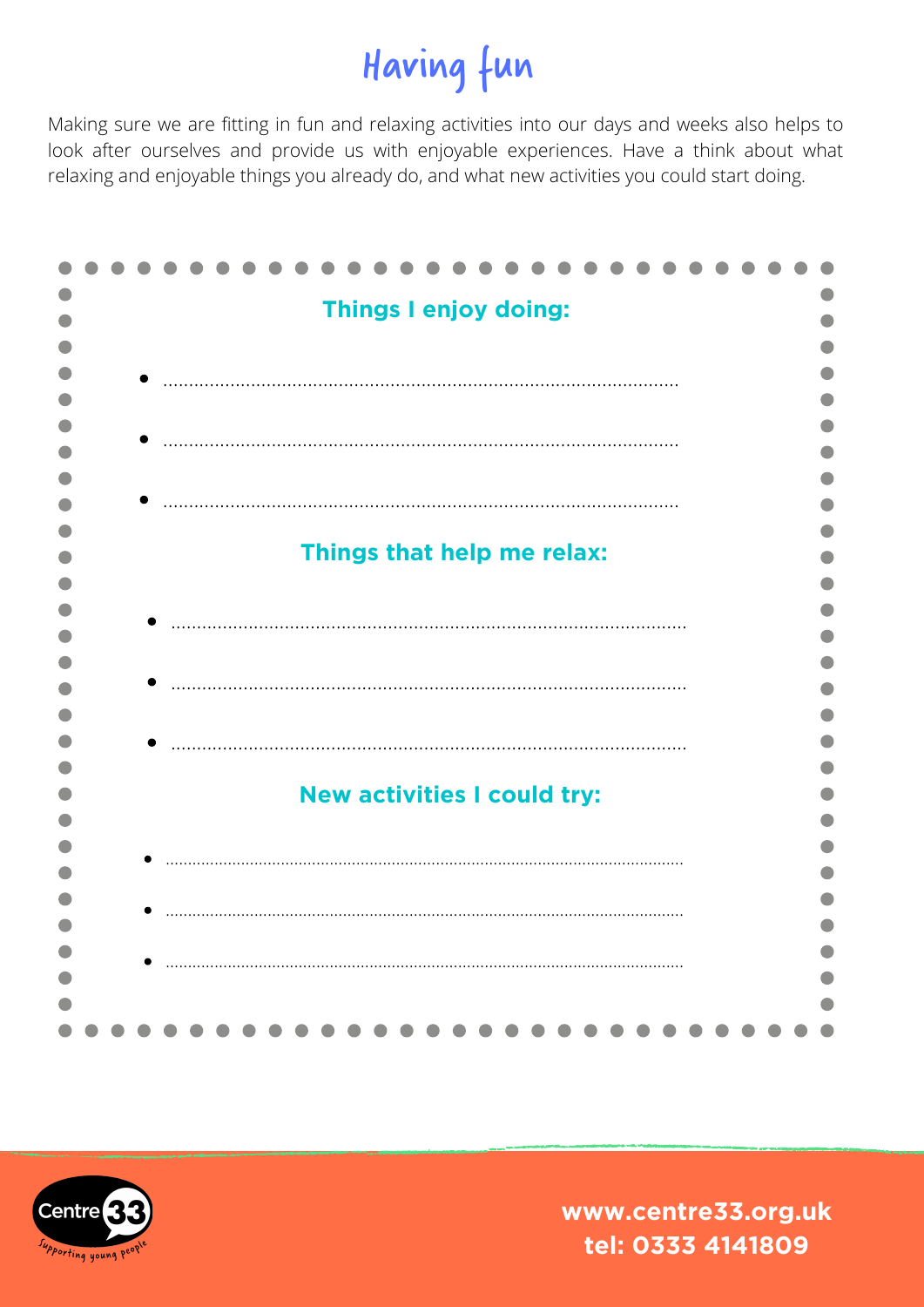### A problem shared is a problem halved

It is important that you talk to someone that you trust about how you are feeling about returning to school or college. Sharing our thoughts with others can help us to untangle the knots in our busy minds and make sense of some of the things that are worrying us. By speaking with others, you may find that you are not alone in your feelings and that others are going through similar situations.



Take some time to think about some people that you trust and feel safe with when talking about your worries. This can be called your **'back-up team'** and could include: ·Friends ·Family ·School staff ·Local support services.

## Facing your Fears

Understandably, the prospect of facing your fears about returning to school may feel very difficult. However, research has shown us that taking small steps which gradually expose us to our fears is likely to be the most effective way of overcoming our anxiety.

Avoiding an anxiety provoking situation can seem like a really good idea as it helps our anxiety reduce quickly. However, the next time we are in a similar situation, we will likely feel very anxious again. Avoidance can quickly become a vicious cycle.

What we know from research:

- Anxiety comes down naturally over time usually at most after 20 mins.
- Anxiety will reduce if we remain in the situation which feels threatening.
- The next time we face the same situation our anxiety is likely to be slightly less than before.
- Each repeated exposure reduces anxiety even further until its hardly noticeable at all this is called 'habituation'.
- Therefore, the more we face our fears and expose ourselves to situations we perceive to be threatening, the less anxiety we will feel.